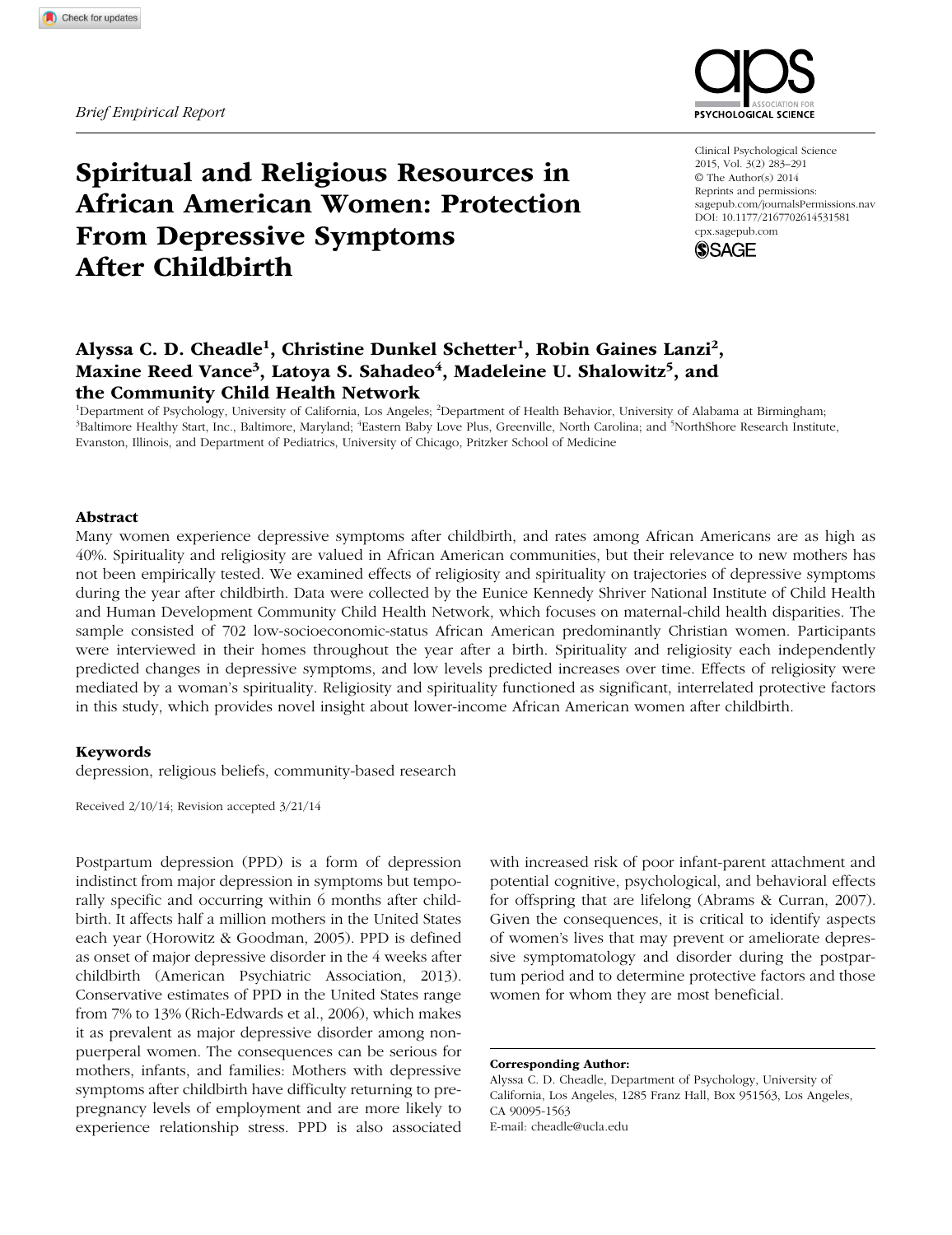In the general population, religiosity and spirituality have been associated with lower rates of depression, although this research has not been studied systematically with respect to PPD. Religiosity and spirituality can be understood as dimensions of human experience that involve beliefs, practices, and experiences related to transcendent or sacred reality. Although interrelated, religiosity and spirituality are empirically and theoretically distinct. Religiosity involves behaviors related to organized traditions, whereas spirituality usually refers to beliefs and experiences. Many individuals identify as both religious and spiritual, but not all do (Miller & Thoresen, 2003). In our study, religiosity and spirituality are distinguished, and their associations with depressive symptoms are examined separately.

Religious and spiritual experiences are especially salient during and after pregnancy because many religious traditions attach spiritual significance to childbirth, parenthood, and family. In addition, religious rituals (e.g., baptism, brit milah) and decision making about the religious upbringing of children often accompany this important life period. Birth narratives and interviews with pregnant couples have indicated that many parents view childbirth through spiritual lenses and characterize pregnancy as sacred and a manifestation of God's will (Mahoney, Pargament, & DeMaris, 2009).

In general, African Americans have more active religious and spiritual lives than do other Americans; more than 80% identify as both religious and spiritual (Chatters, Taylor, Bullard, & Jackson, 2008). Religious institutions historically have been central in African American communities, thereby providing a context for education, support, affiliation, socialization, and personal growth. Analysis of large national surveys indicates that in comparison with Caucasians, African Americans have higher levels of organized and private religious and spiritual lives and endorse higher levels of importance of beliefs and closeness to God, when controlling for religious affiliation and sociodemographic variables (Taylor, Mattis, & Chatters, 1999). The robust religious and spiritual lives of many African Americans constitute a unique resource for coping with life stress.

In addition, influences on depression among African American women in the postpartum period should be identified because research has indicated that women of color may be at greater risk for PPD, when controlling for sociodemographic factors (e.g., Howell, Mora, Horowitz, & Leventhal, 2005). This disparity parallels that of health outcomes generally (Dunkel Schetter et al., 2013), although some studies have reported no ethnic differences in PPD or have attributed differences to socioeconomic disparities (e.g., Rich-Edwards et al., 2006; Wei, Greaver, Marson, Herndon, & Rogers, 2008). Interpretation of these findings is further complicated by existing evidence that African Americans, overall, experience lower—not higher—rates of depression than do Caucasians (e.g., Gibbs et al., 2013) and by indications that endorsement of depressive symptoms may vary by race and culture (Breslau, Javaras, Blacker, Murphy, & Normand, 2008). It has also been proposed that lower rates may be explained by more effective coping resources among African Americans, such as those provided by strong religiosity and spirituality (Griffith, Neighbors, & Johnson, 2009).

Although there is little research on religiosity and spirituality as related to PPD, that which exists has suggested effects in general and specifically for African American women. For example, a prospective study of more than 300 Caucasian and African American women showed that religious participation during pregnancy predicted lower depressive symptoms at 6 weeks postpartum, and selfrated religiosity and spirituality were marginally predictive (Mann, McKeown, Bacon, Vesselinov, & Bush, 2008). However, cross-sectional studies have shown both positive and negative associations of religiosity and spirituality and depressive symptoms during pregnancy (Jesse & Swanson, 2007). Furthermore, African American women in particular may use religious and spiritual practices to cope with PPD, a supposition based on interviews that have documented that African American women used strategies of "keeping the faith" and prayer to handle sadness and depression after childbirth (Amankwaa, 2003).

In addition, we can build on the strong body of evidence that has shown that aspects of religiosity protect against nonpuerperal depression. A meta-analysis of 147 largely cross-sectional studies that involved 98,975 participants revealed an association between religiosity and depression with a mean correlation (*r*) of approximately –.10 (Smith, McCullough, & Poll, 2003). The majority of rigorous studies on religiosity and depression published after this meta-analysis also have reported a significant, inverse relationship (e.g., Baetz, Bowen, Jones, & Koru-Sengul, 2006). Research among African Americans has further indicated that higher religiosity and spirituality are associated with lower risk of depression, although studies of organizational religious involvement, including religious attendance, are inconsistent (e.g., Ellison & Flannelly, 2009).

The few studies on spirituality and depression have shown mixed effects. Some have demonstrated that spiritual experiences were related inversely to depression in adult samples (Mofidi et al., 2006) and that spiritual importance was associated prospectively with lower likelihood of major depression diagnosis (Miller & Wickramaratne, 2012). Two cross-sectional analyses revealed that specific aspects of spirituality, such as importance of spiritual values in adults, correlated with more—not fewer—depressive symptoms (Baetz et al., 2006; cf. Maselko, Gilman, & Buka, 2009). Thus, evidence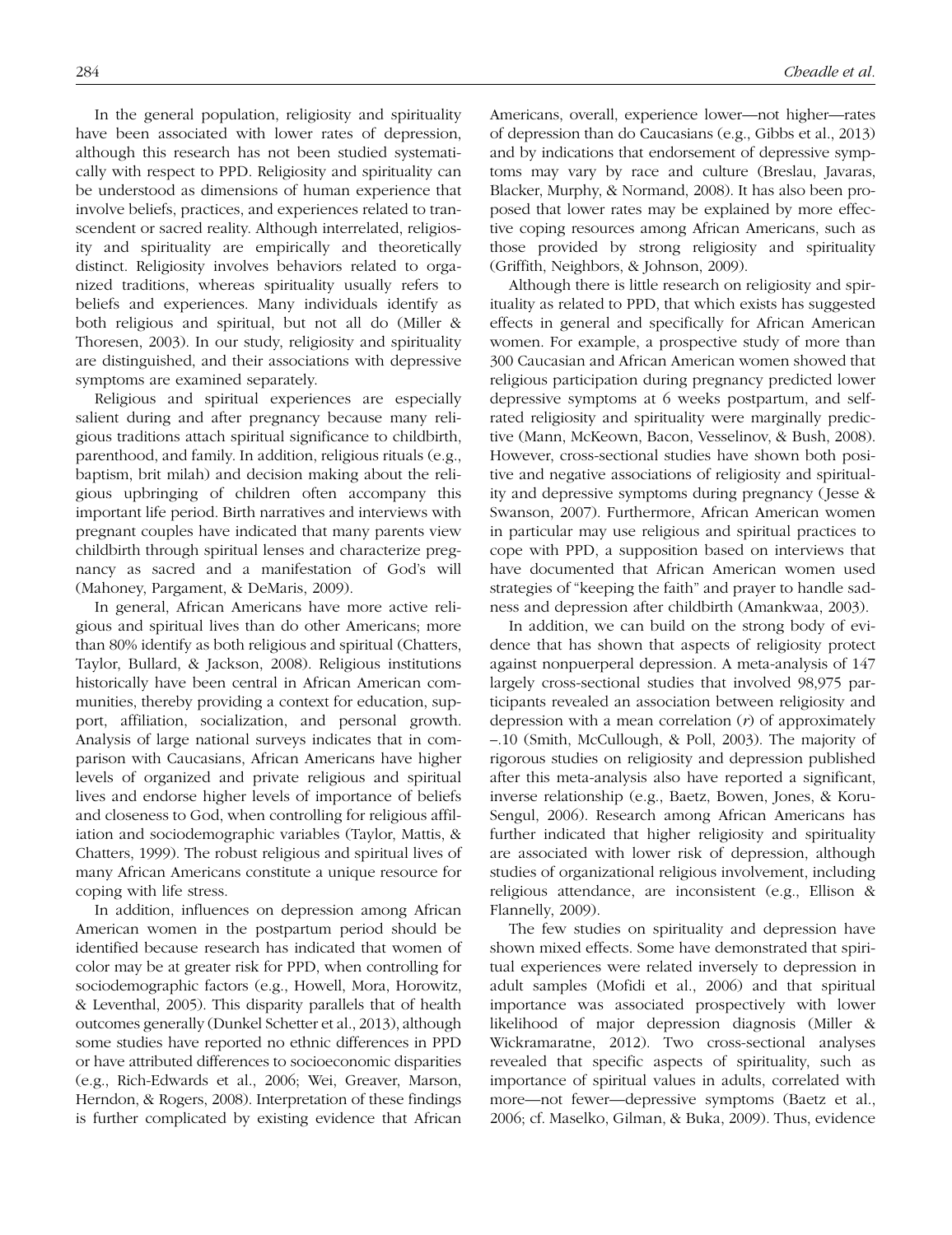for spirituality as a protective factor against depression is inconsistent, whereas the negative relation of religiosity and depression is somewhat clearer.

Researchers have speculated extensively about pathways that mediate between religiosity/spirituality and mental health (e.g., Ellison & Flannelly, 2009; Smith et al., 2003). In particular, religious practices often involve social interaction and are reliably related to greater social support from others, which is a known resource against depression (cf. Marroquín, 2011). Thus, one set of mediators of effects of religiosity on depression may be social factors. In addition, it has been hypothesized that religious involvement can facilitate spiritual experiences that directly influence affective states; thus, associations between religiosity and depression could be mediated by spirituality (Koenig, King, & Carson, 2012).

Our premise was that both religiosity and spirituality would function protectively against symptoms of depression in a sample of low- and middle-income African American women during the postpartum period. This was tested prospectively with a large, multisite sample from several regions studied at three time points in the year after a birth. More specifically, we hypothesized that (a) spirituality would predict reductions in depressive symptoms over the postpartum period, controlling for sociodemographic factors and current religious affiliation; (b) religiosity would predict reductions in depressive symptoms over the postpartum period, controlling for sociodemographic factors and perceived social support; and (c) the effect of religiosity on changes in depressive symptoms over time would be mediated by spirituality.

### Method

## *Overview of the Community Child Health Network (CCHN)*

The current study was part of the CCHN, a communitybased participatory research effort composed of collaborating sites in Los Angeles, Chicago, Washington, D.C., Baltimore, and eastern North Carolina (Dunkel Schetter et al., 2013). Mothers were screened for the following inclusion criteria: 18 to 40 years of age, ability to complete interviews in either English or Spanish, residence in one of the identified communities for at least 6 months, having four or fewer children including the new infant, and absence of plans to be surgically sterilized after childbirth. Trained interviewers conducted interviews in the home at three time points: 2 to 16 weeks (Time 1, T1), 6 to 10 months (Time 2, T2), and 12 to 15 months postpartum (Time 3, T3). Interviews included multiple measures of stress and resilience, physical and mental health, and sociodemographic information. The study protocol was approved by the review board of each participating site.

#### *Sample*

The current study involves a subsample of 702 African American mothers selected from the CCHN maternal cohort. Inclusion required primary self-identification as African American and self-description as either Christian or no religious affiliation; less than 5% of mothers had any other religious affiliation. Participants were mostly from Baltimore (33%), Washington, D.C. (29%), and North Carolina (26%) and fewer were from Chicago (6%) and Los Angeles (6%). Mothers were 25 years old on average with 12.7 years of education and had a mean per capita household income of \$10,336. A slight majority (56%) was below the federal poverty line, and only 22% of mothers had household incomes greater than 200% of the federal poverty level, with the other 22% falling in the middle (near poverty level). About two thirds of the women (64%) were in a relationship with the baby's father.

#### *Measures*

*Religiosity and spirituality.* At 6 months after childbirth (T2), participants were asked to indicate their religious backgrounds and current religious identification from a list of affiliations and denominations, including "no religion." We also administered questions adapted from the Fetzer Institute and the National Institute on Aging Working Group (NIA; 1999) Fetzer Multidimensional Measurement of Religiousness/Spirituality for Use in Health Research. These questions included, "To what extent do you consider yourself a religious person?" Responses were made on a 4-point scale from *not at all* to *very*. Participants with a current religious affiliation also answered, "How often do you usually attend religious services?" Responses were made on a 6-point scale from *never* to *4 or more times a week*. These two items were standardized and summed to form an indicator of religiosity ( $r = .45$  between them). Religious attendance is commonly used as a single-item indicator of religiosity (Fetzer Institute & NIA, 1999; Koenig et al., 2012) and is moderately correlated with other measures of religiosity (Idler et al., 2003). Similarly, the first question about extent religious was developed for use in health research (Fetzer & NIA, 1999) and is commonly used as a singleitem measure of religiosity in epidemiological studies (Idler et al., 2003). In the current sample, three sets of tests using other measures of religiosity and religious behavior, including future religious behaviors, provided evidence of validity of the two-item indicator of religiosity with Pearson *r* correlations of .4 to .6, all of which were highly significant.

At 6 months postpartum, participants were asked a series of questions about to what extent they find strength and comfort in their religion, feel deep inner peace or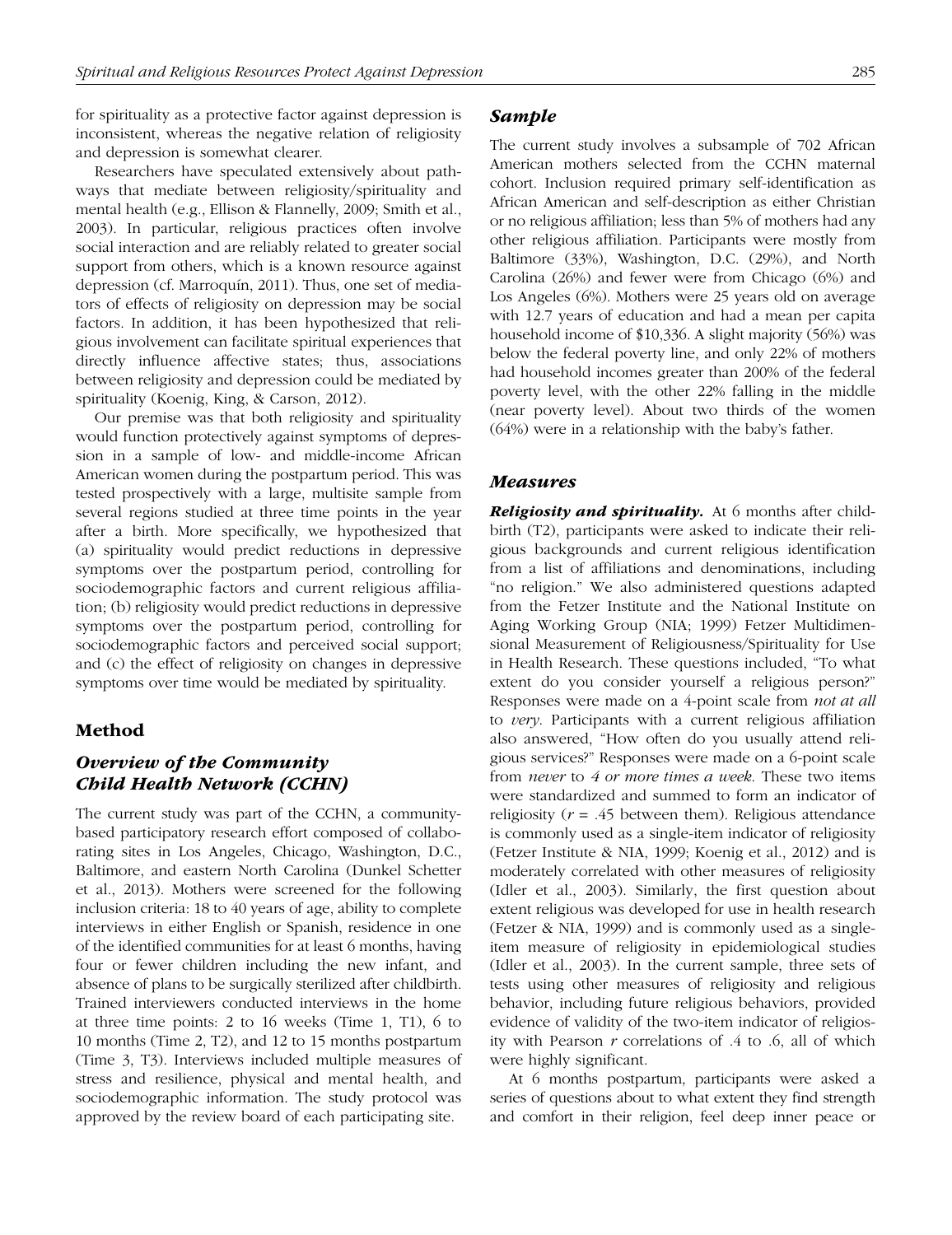harmony, and experience a divine presence in their lives; all responses were provided on a 6-point scale from *never or almost never* to *many times a day* (Fetzer & NIA, 1999). (Only currently affiliated participants who indicated that they attended religious services were asked the first question.) All participants also answered, "To what extent do you consider yourself a spiritual person?" Responses were made on a 4-point scale from *not at all* to *very*. These four items were standardized and summed to form a composite of spirituality with an alpha coefficient of .78. The first question (extent spiritual) is commonly used as a singleitem indicator of spirituality in epidemiological studies (Idler et al., 2003). The three items about spiritual experiences come from the Daily Spiritual Experiences (DSE) scale of the Fetzer Multidimensional Measurement of Religiousness/Spirituality for Use in Health Research (Fetzer & NIA, 1999). Full and short versions of the DSE have shown content and divergent validity in various samples, including African American adults (Loustalot et al., 2011). In the current sample, this indicator was significantly associated with future spiritual experiences and behaviors.

**Depressive symptoms.** At T1, T2, and T3, the Edinburgh Postnatal Depression Scale (EPDS; Cox, Holden, & Sagovsky, 1987) was administered. The EPDS is a validated screening instrument for use postpartum and consists of 10 items that pertain to the severity of common depressive symptoms experienced during the past 7 days, each answered on a scale with values from 0 to 4. Cronbach's alpha coefficients for the scale were above .80 at all time points. In addition, respondents were categorized on the basis of scores as not depressed (scores 0–8), possible depression (scores 9–12), or probable depression (scores > 12, or endorsement of suicidal thoughts).

**Social support.** At T3, participants were asked about perceptions of availability of emotional support ("someone to talk with about your problems" during the previous 3 to 4 months and "Do you have as much contact as you would like with someone you feel close to?"). These items are often used in social epidemiological research; participants provided yes/no responses, and the items were summed to create an emotional support index. Participants were also asked to what extent they agreed or disagreed with three statements on help from relatives; the statements are part of a subscale of a measure of familism that has been validated among Hispanic Americans and other ethnic groups (Schwartz, 2007). These items were summed to create an index of perceived family support.

*Sociodemographic information.* At study outset (T1), mothers provided their ages and ethnic/racial selfidentifications, educational attainment, relationship status with the baby's father, and income. A per capita index of annual income adjusted for household size was computed.

#### *Data analysis*

Bivariate correlations, *t* tests, and analyses of variance were computed to examine associations among predictors and covariates. As a result of significant associations among primary study variables, we treated relationship status and the two-item socioeconomic status (SES) index as covariates.

We predicted that religiosity and spirituality would be associated with reductions in depressive symptoms during the postpartum period. These hypotheses were tested using multilevel modeling to use data from repeated measures. Separate growth-curve models were estimated for religiosity and spirituality with the EPDS trajectory as the outcome. To test change in EPDS score over time, we entered time as a categorical variable at Level 1 with T1 as the reference category. At Level 2, we included the religiosity/spirituality predictor and covariates. Covariates and control variables were included as predictors of the intercept (i.e., baseline depressive symptoms). Because of similar results using years of education and per capita household income as covariates, these variables were standardized and summed to form an indicator of SES. The intercept and the slopes were allowed to vary randomly, and models were estimated using maximum likelihood. Our model specifications for spirituality and religiosity are as follows:

$$
Y_{ii} = \gamma_{00} + \gamma_{01} \text{Spirituality} + \gamma_{02} \text{Relationship Status} +
$$
  
\n
$$
\gamma_{03} \text{SES} + \gamma_{04} \text{Current Affilation} + \gamma_{10} \text{T2} +
$$
  
\n
$$
\gamma_{11} \text{T2} \times \text{Spirituality} + \gamma_{20} \text{T3} + \gamma_{21} \text{T3} \times \text{Spirituality} +
$$
  
\n
$$
\mu_{0i} + \mu_{1i} \text{T2} + \mu_{2i} \text{T3} + e_{ii},
$$
\n(1)

$$
Y_{ii} = \gamma_{00} + \gamma_{01} \text{Religiosity} + \gamma_{02} \text{Relationship Status} + \gamma_{03} \text{SES} + \gamma_{04} \text{Family Support} + \gamma_{05} \text{Emotional Support} + \gamma_{10} \text{T2} + \gamma_{11} \text{T2} \times \text{Religiosity} + \gamma_{20} \text{T3} + \gamma_{21} \text{T3} \times \text{Religiosity} + \mu_{0i} + \mu_{1i} \text{T2} + \mu_{2i} \text{T3} + e_{ii}, \tag{2}
$$

where *t* represents occasion t, *i* represents individual i, and *e* represents level 1 variance.

Mediation of the effect of religiosity on changes in depressive symptoms by spirituality was tested using a series of hierarchical linear regressions followed by a Sobel test of the mediated effect.

Although there are currently no accepted guidelines for reporting effect sizes for multilevel models, we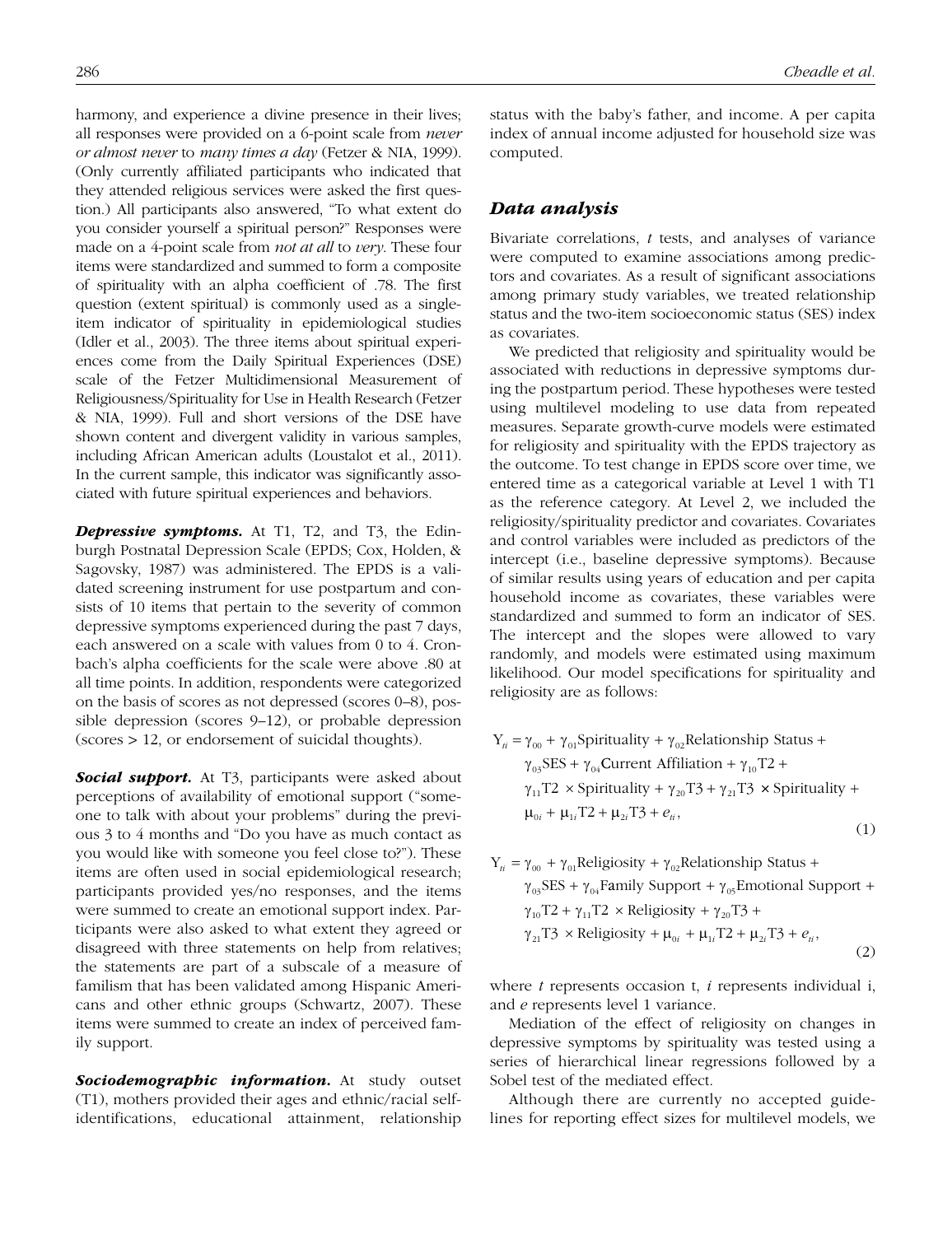| Effect                                                               | Spirituality       |         | Religiosity          |         |
|----------------------------------------------------------------------|--------------------|---------|----------------------|---------|
|                                                                      | Estimate           | $f^2$   | Estimate             | $f^2$   |
| Fixed effect                                                         |                    |         |                      |         |
| Religiosity/spirituality predictor                                   | $-0.067(0.06)$     |         | 0.165(0.11)          |         |
| Time (reference: Time 1)                                             |                    |         |                      |         |
| Time 2                                                               | 0.291(0.19)        |         | 0.290(0.20)          |         |
| Time 3                                                               | $-0.256(0.21)$     |         | $-0.248(0.21)$       |         |
| Time $\times$ Religiosity/Spirituality Predictor (reference: Time 1) |                    | 0.011   |                      | 0.013   |
| Time 2                                                               | $-0.208***$ (0.06) |         | $-0.296**$ $(0.11)$  |         |
| Time 3                                                               | $-0.138*(0.07)$    |         | $-0.261*(0.12)$      |         |
| Current religious affiliation                                        | 0.027(0.33)        |         |                      |         |
| Family support                                                       |                    |         | $-0.197**$ (0.06)    | < 0.001 |
| Perceived emotional support                                          |                    |         | $-3.031***$ $(0.54)$ | 0.002   |
| Relationship status                                                  | $-0.687*(0.30)$    | < 0.001 | $0.059*(0.29)$       | < 0.001 |
| Socioeconomic status                                                 | $-0.237(0.15)$     |         | $-0.379**$ $(0.15)$  | < 0.001 |
| Random effect                                                        |                    |         |                      |         |
| Intercept variance                                                   | 3.278(0.19)        |         | 3.173(0.19)          |         |
| Slope variance                                                       | 0.182(0.05)        |         | 0.176(0.05)          |         |

**Table 1.** Religiosity and Spirituality as Predictors of Change in Depressive Symptoms Over Time

Note: Standard errors are shown in parentheses. All religiosity and spirituality items were coded such that higher scores are indicative of greater religiosity and spirituality. Cohen's  $f^2$  values provided for significant effects.

\**p* < .05. \*\**p* < .01. \*\*\**p* < .001.

reported Cohen's  $f^2$  values based on comparisons between models of residual error variance (see Table 1; Selya, Rose, Dierker, Hedeker, & Mermelstein, 2012). For other effects, Cohen's *d* values are reported, and the completely standardized indirect effect is reported for the mediation (Feingold, 2009; Preacher & Kelley, 2011).

#### Results

#### *Demographic characteristics*

The means on the EPDS at 1, 6, and 12 months were 4.70, 4.96, and 4.43 (range = 0–30) with 8%, 10%, and 9% of participants' scores indicating probable depression at the respective time points. Nearly two thirds of mothers identified with a Christian religious denomination, whereas 34% of the sample reported that they did not identify with any religious group. On the standardized indices, mothers' scores were normally distributed with average spirituality and religiosity scores slightly above the midpoint and widely ranged (spirituality: *SD* = 3.2; religiosity: *SD* = 1.8). Family support and perceived emotional support ratings were high on average (spirituality: *M* = 11.1, range =  $3-15$ ; religiosity:  $M = 0.9$ , range = 0-1).

## *Bivariate correlations among study variables*

Bivariate correlations indicated that depressive symptoms at all time points were significantly associated with key study variables. Correlations of depressive symptoms with family support ranged from  $-.11$  to  $-.14$  (all  $ps < .01$ , all *d*s > 0.2), and correlations of depressive symptoms with perceived emotional support ranged from –.16 to –.18 (all *p*s < .001, all *d*s > 0.3). Spirituality and religiosity were significantly associated with each other, *r* = .57, *p* < .001,  $d = 1.4$ , thus sharing only 32% variance, and were associated as well with having a current religious affiliation (spirituality: *r* = .44, *p* < .001, *d* = 1.0; religiosity: *r* = .530, *p* < .001, *d* = 1.3), higher SES (spirituality: *r* = .24, *p* < .001,  $d = 0.5$ ; religiosity:  $r = .22$ ,  $p < .001$ ,  $d = 0.5$ ), and perceived emotional support (spirituality: *r* = .14, *p* < .001, *d* = 0.3; religiosity:  $r = .12$ ,  $p < .01$ ,  $d = 0.2$ ). In addition, bivariate associations of these study variables with depressive symptoms showed that religiosity and spirituality were significantly correlated with lower EPDS scores at T2 (religiosity:  $r = -.09$ ,  $p < .05$ ,  $d = 0.2$ ; spirituality:  $r = -.20, p < .001, d = 0.4$ ) and T3 (religiosity:  $r = -.08$ , *p* < .05, *d* = 0.2; spirituality: *r* = –.15, *p* < .001, *d* = 0.3).

## *Spirituality and changes in depressive symptoms*

We predicted that spirituality would be associated with a decrease in depressive symptoms over time. The pattern of results in Figure 1a shows individuals separated by degree of spirituality with all other covariates held constant at their means. Less spiritual mothers rated themselves as slightly spiritual on average and reported having spiritual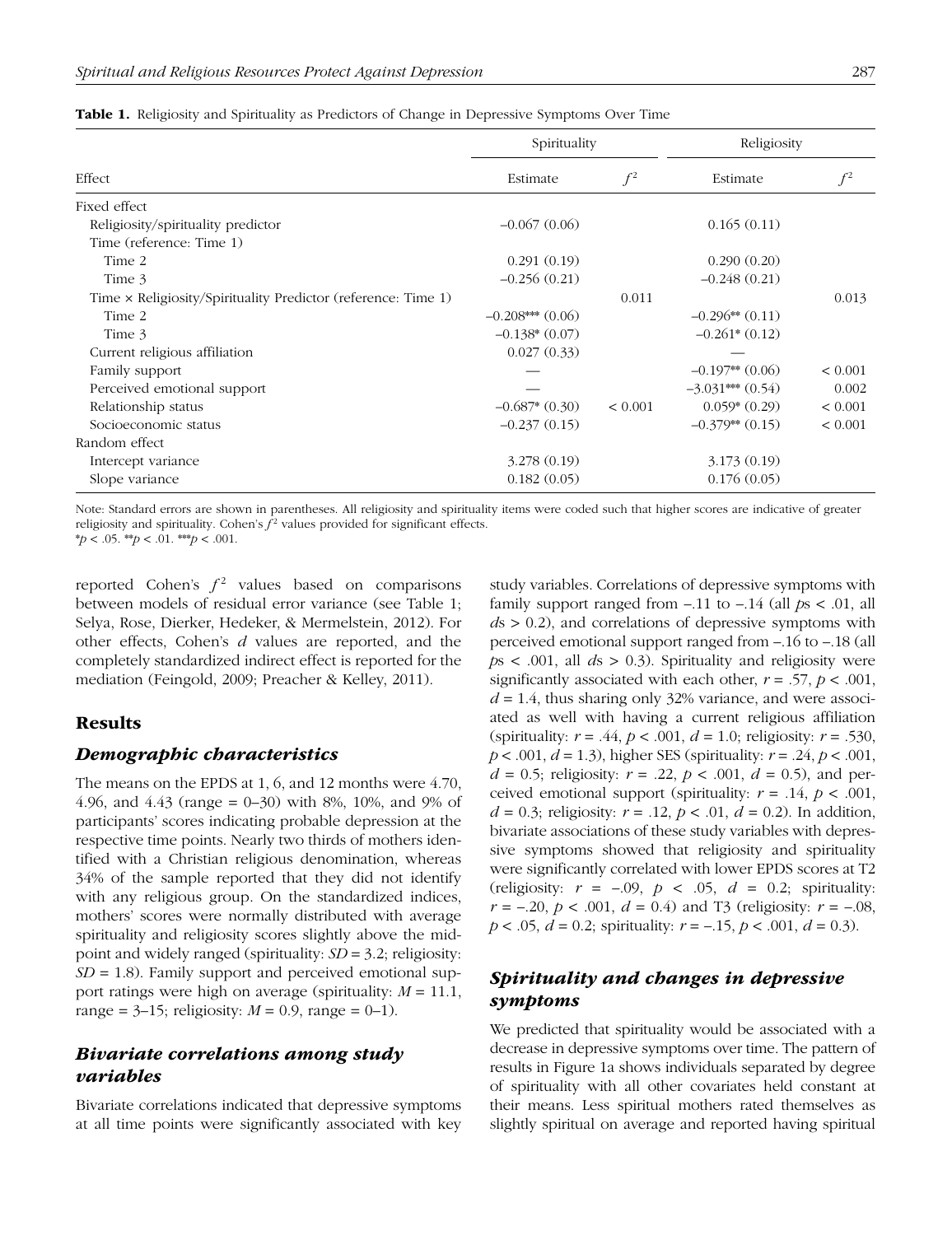

Fig. 1. Changes in depressive symptoms after childbirth as a function of spirituality (a) and religiosity (b).

experiences only once in a while; average and highly spiritual mothers rated themselves as moderately or highly spiritual and reported having spiritual experiences most if not every day. Growth-curve model results are shown in Table 1. There was a significant interaction between spirituality and time,  $\chi^2(2, N = 703) = 11.36, p < .01, d = 0.3$ . Tests of simple effects revealed that the change in depressive symptoms from 1 to 6 months postpartum differed by spirituality. Participants 1 *SD* below the mean in spirituality had a significant increase in depressive symptoms from 1 to 6 months after childbirth, change =  $0.498$ ,  $z = 2.38$ ,  $p =$ .02, *d* = 0.10, and participants with spirituality at the mean or 1 *SD* above the mean had no change  $(p > .13, d > 0.06)$ . Regardless of level of spirituality, participants had a significant decrease in depressive symptoms from 6 to 12 months postpartum.

## *Religiosity and changes in depressive symptoms*

We predicted that religiosity would be associated with a decrease in depressive symptoms over time. The pattern of results is illustrated in Figure 1b with individuals separated by degree of religiosity and all other covariates held constant at their sample means. Less religious mothers reported attending services approximately once a year and indicated that they were not religious on average or were only slightly so; average and highly religious mothers rated themselves as moderately or very religious and reported attending services at least a few times a month. Results of the growth-curve model are shown in Table 1. There was a significant interaction between religiosity and time,  $\chi^2(2, N = 703) = 8.00, p = .02, d = 0.2$ . Tests of simple effects revealed that the change in depressive symptoms from 1 to 6 months postpartum differed by level of religiosity. Participants 1 *SD* below the mean in religiosity had a significant increase in depressive symptoms from 1 to 6 months postpartum, change  $= 0.586$ ,  $z = 2.50$ ,  $p = .01$ ,  $d = 0.12$ , and participants with religiosity at the mean or 1 *SD* above the mean had no change (*p* > .14, *d* > 0.06). Regardless of level of religiosity, participants had a significant decrease in depressive symptoms from 6 to 12 months postpartum.

## *Religiosity, spirituality, and changes in depressive symptoms*

We conducted a series of linear regressions to test the hypothesis that spirituality would mediate the association of religiosity and change in depressive symptoms. Regressions revealed that religiosity was a significant predictor of spirituality,  $β = 0.934, p < .001, f<sup>2</sup> = 0.39$ . A second set of hierarchical linear regressions showed that religiosity was a significant predictor of favorable change in depressive symptoms from 1 to 6 months postpartum,  $β = -0.203, p < .05, f<sup>2</sup> = 0.01$ , after we included the sociodemographic covariates relationship status and SES in addition to support variables. A third set of hierarchical linear regressions revealed that when both spirituality and religiosity were included as predictors with support variables and sociodemographic variables as covariates, religiosity was no longer a significant predictor of changes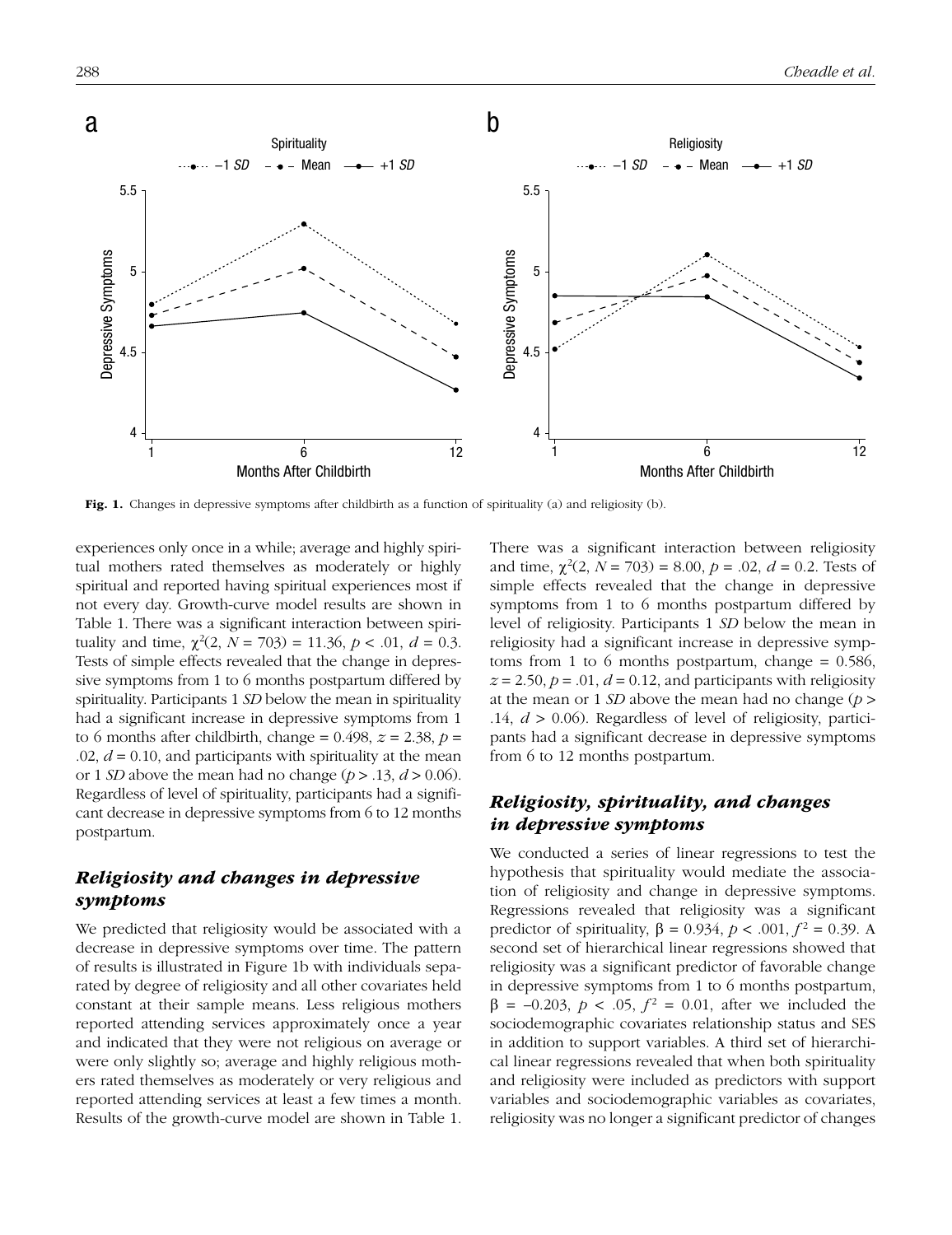in depressive symptoms,  $β = -0.001$ ,  $p = .991$ ,  $f^2 = 0.00$ ; however, spirituality was a significant predictor,  $\beta = -0.220$ ,  $p < .001, f^2 = 0.02$ . Complete mediation was evidenced for spirituality as the religiosity estimate reduced to nonsignificance; the mediation effect was significant,  $p < .001$ , Sobel's  $t = -3.82$ ,  $ab_{cs} = -.21$ . The women who attended religious services and rated themselves as more religious were more likely to rate themselves as highly spiritual and to have spiritual experiences; as a result, they did not have an increase in depressive symptoms. Religiosity did not significantly predict changes in depressive symptoms from 1 to 12 months postpartum or from 1 to 6 months postpartum; thus, mediation was not tested for these time periods.

#### **Discussion**

In a large cohort of low- to middle-income African American mothers, we found that those who were less religious and less spiritual evidenced an increase in depressive symptoms during the 6 months after the birth of a child, when we controlled for SES, relationship status, and other variables. In contrast to less religious and less spiritual mothers, those with robust religious and spiritual lives did not show an increase in depressive symptoms. These results affirm that religiosity and spirituality are particularly important resources for lowincome African American women. Many resources that could help buffer mental-health difficulties are inaccessible to this population; thus, it is especially important to identify those resources that may be available during this vulnerable time. Religiosity and spirituality are both available, and past research has indicated that aspects of religiosity may buffer negative consequences of financial hardship (Bradshaw & Ellison, 2010).

We conceptualized and measured religiosity and spirituality with an eye to their distinction and found that each was an independent predictor of the changes in depressive symptoms during the postpartum period. That is, aspects of spirituality, such as daily spiritual experiences and self-rated spiritual identity, as well as components of religiosity, such as religious attendance and identity, predicted the trajectory of symptoms during the postpartum period. These effects began in the early postpartum period at 1 month—a time at which depressive symptoms are quite variable but also most prevalent (Cooper & Murray, 1995). These findings clarify the previously equivocal findings on the direction of the association between spirituality and depression. Furthermore, the observed effects of religiosity on changes in depressive symptoms during the first 6 months postpartum appear to be mediated by spirituality. In this study, we also sought to address the hypothesis that benefits of religiosity reflect benefits of social support by controlling for emotional and family support. However, as in other studies, we did not find that social support fully explained the association of religiosity and mental health; a more likely mediating support process is that of support from fellow religious-group members or in religious contexts specifically (George, Ellison, & Larson, 2002).

The longitudinal design of this study allowed for analyses and conclusions about changes in PPD symptoms that have not often been studied. Yet because religiosity and spirituality were measured at 6 months postpartum, reverse causality may be a concern, namely, if changes in depressive symptoms during the study promoted higher religiosity or more spiritual experiences. Another limitation is measurement of key variables by self-report, such that common method variance may contribute to the associations reported. However, it is difficult to objectively assess religious and spiritual phenomena, given that they are inherently intrapsychic. In addition, the DSE scale has demonstrated validity and reliability in a number of samples, but we used only three items from the scale, and the covariate variable emotional support was assessed here with a two-item index that was not validated.

Possible confounds not measured in this study could conceivably account for observed associations between religiosity or spirituality and depression. Although we controlled for social support and other sociodemographic variables possibly associated with religiosity and spirituality, other potential confounds remain. Religiosity and spirituality are at least weakly associated with health behaviors, such as diet, exercise, and physical activity (Koenig et al., 2012), all of which could have an impact on mothers' mental health. Religious attendance is associated with better physical health, which could be responsible for associations with depressive symptoms, although this association is more likely to be present and relevant in samples of older individuals (Oman & Thoresen, 2002). Finally, both religiosity and spirituality are associated with positive emotions and behaviors, such as optimism, self-esteem, and forgiveness, that may be linked to mental health and should be further explored as explanatory mechanisms of the associations of religiosity and spirituality and health (Oman & Thoresen, 2002).

In the future, longitudinal research is much needed to elucidate the directionality of the links between religiosity, spirituality, and depression from pregnancy or prepregnancy through postpartum. These research designs would enable us to test hypotheses about timing of the protective effects of these resources and to identify women at risk and means of intervening to assist them. Measurement of additional domains of religiosity and spirituality is necessary to identify specific aspects that are and are not protective and relevant. Furthermore, it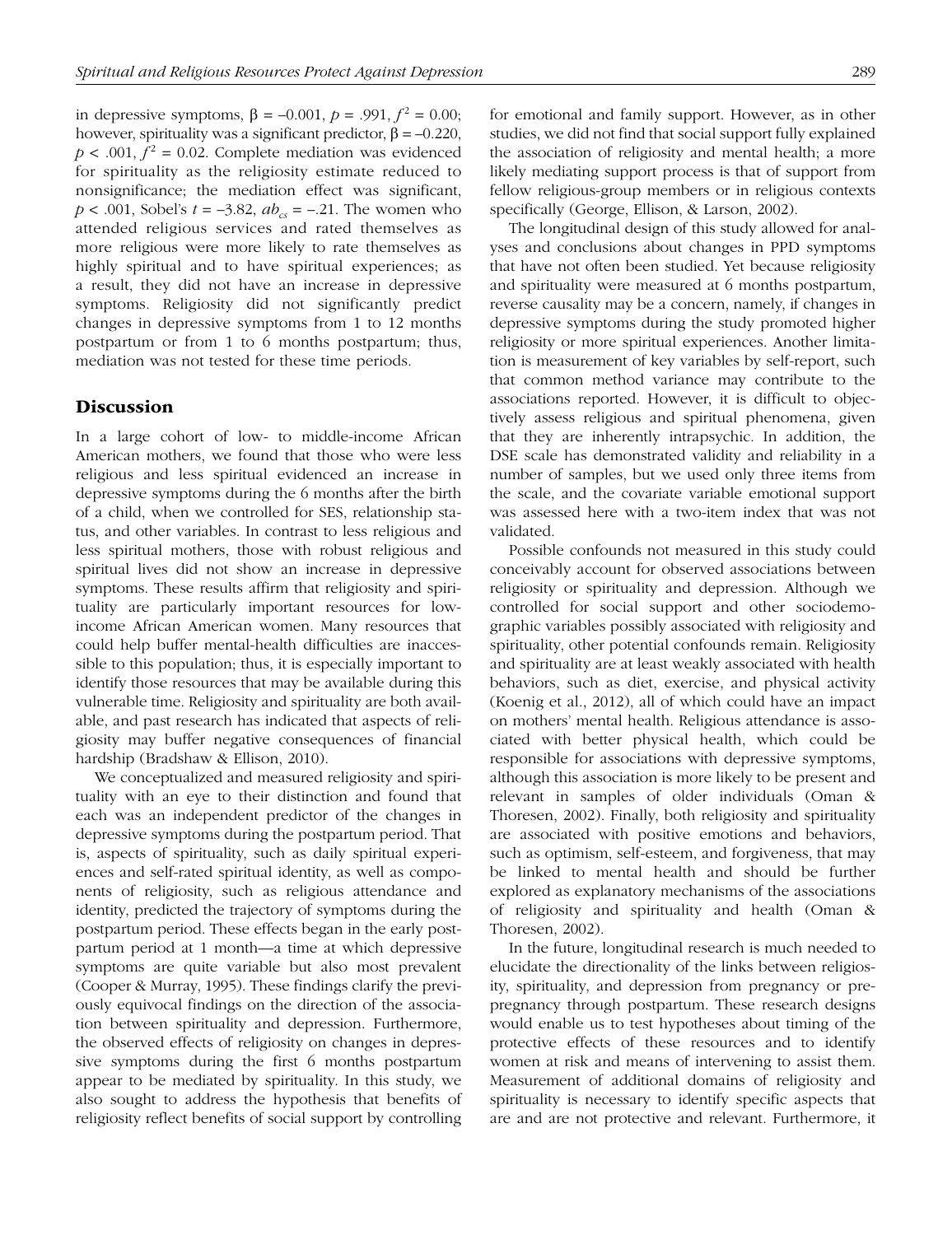would be useful to extend this research to other mentalhealth issues known to be important in pregnancy, such as anxiety (Horowitz & Goodman, 2005). Last, it would be important to test further mediators of protective effects, including additional psychological variables, such as relaxation, coping mechanism, and optimism, as well as physiological processes, such as inflammation. All of these advances would help us to determine whether and how interventions that incorporate religiosity and spirituality may be helpful for women suffering poor mental health during the pregnancy period.

#### Author Contributions

This article is designated a Core Paper of the CCHN, given that it reflects major ideas and work considered central to the network. Accordingly, the last designated author is the network itself, preceded by the names of those on the writing team who directly prepared this article listed in the order the team judged best reflects their relative contributions.

A. C. D. Cheadle conceived the research questions, conducted analyses and drafted the article. C. Dunkel Schetter assisted in developing study design and writing, and is a CoPrincipal Investigator of the network that conducted the study. R. Gaines Lanzi, M. Reed Vance, L. S. Sahado, and M. U. Shalowitz contributed to the network study planning and data collection and critically reviewed the article for important intellectual content.

#### Acknowledgments

The CCHN is supported through cooperative agreements with the Eunice Kennedy Shriver National Institute of Child Health and Human Development (NICHD; U HD44207, U HD44219, U HD44226, U HD44245, U HD44253, U HD54791, U HD54019, U HD44226-05S1, U HD44245-06S1, R03 HD59584) and the National Institute for Nursing Research (NINR; U NR008929). Members, by site, are Baltimore, MD: Baltimore City Healthy Start, Johns Hopkins University (Community Principal Investigator, PI: M. Vance; Academic PI: C. S. Minkovitz; Coinvestigators: P. O'Campo, P. Schafer; Project Coordinators: N. Sankofa, K. Walton); Lake County, IL: Lake County Health Department and Community Health Center, North Shore University Health System (Community PI: K. Wagenaar; Academic PI: M. Shalowitz; Coinvestigators: E. Adam, G. Duncan,\* A. Schoua-Glusberg, C. McKinney, T. McDade, C. Simon; Project Coordinator: E. Clark-Kauffman); Los Angeles, CA: Healthy African American Families, Cedars-Sinai Medical Center, University of California, Los Angeles (Community PI: L. Jones; Academic PI: C. Hobel; Co-PIs: C. Dunkel Schetter, M. C. Lu; Coinvestigator: B. Chung; Project Coordinators: F. Jones, D. Serafin, D. Young); North Carolina: East Carolina University, North Carolina Division of Public Health, North Carolina Eastern Baby Love Plus Consortium, University of North Carolina, Chapel Hill (Community PIs: S. Evans, J. Ruffin, R. Woolard; Academic PI: J. Thorp; Coinvestigators: J. DeClerque, C. Dolbier, C. Lorenz; Project Coordinators: L. S. Sahadeo, K. Salisbury); Washington, DC: Virginia Tech Carilion Research Institute, Virginia Tech, Washington Hospital Center, Developing

Families Center (Community PI: L. Patchen; Academic PI: S. L. Ramey; Academic Co-PI: R. G. Lanzi; Coinvestigators: L. V. Klerman, M. Miodovnik, C. T. Ramey, L. Randolph; Project Coordinator: N. Timraz; Community Coordinator: R. German); Data Coordination and Analysis Center, Pennsylvania State University (PI: V. M. Chinchilli; Coinvestigators: R. Belue, G. Brown Faulkner,\* M. Hillemeier, I. Paul, M. L. Shaffer; Project Coordinator: G. Snyder; Biostatisticians: E. Lehman, C. Stetter; Data Managers: J. Schmidt, K. Cerullo, S. Whisler; Programmers: J. Fisher, J. Boyer, M. Payton); National Institutes of Health Program Scientists: V. J. Evans and T. N. K. Raju, NICHD, and L. Weglicki, NINR; Program Officers: M. Spittel\* and M. Willinger, NICHD, and Y. Bryan,\* NINR); Steering Committee Chairs: M. Phillippe, University of Vermont, and E. Fuentes-Afflick,\* University of California, San Francisco, School of Medicine. Asterisks indicate individuals who participated in only the planning phase of the CCHN.

#### Declaration of Conflicting Interests

The authors declared that they had no conflicts of interest with respect to their authorship or the publication of this article.

#### References

- Abrams, L. S., & Curran, L. (2007). Not just a middle-class affliction: Crafting a social work research agenda on postpartum depression. *Health & Social Work*, *32*, 289–296.
- Amankwaa, L. C. (2003). Postpartum depression among African-American women. *Issues in Mental Health Nursing*, *24*, 297–316.
- American Psychiatric Association. (2013). *Diagnostic and statistical manual of mental disorders* (5th ed.). Arlington, VA: American Psychiatric Publishing.
- Baetz, M., Bowen, R., Jones, G., & Koru-Sengul, T. (2006). How spiritual values and worship attendance relate to psychiatric disorders in the Canadian population. *Canadian Journal of Psychiatry*, *51*, 654–661.
- Bradshaw, M., & Ellison, C. G. (2010). Financial hardship and psychological distress: Exploring the buffering effects of religion. *Social Science & Medicine*, *71*, 196–204.
- Breslau, J., Javaras, K., Blacker, D., Murphy, J. M., & Normand, S. T. (2008). Differential item functioning between ethnic groups in the epidemiological assessment of depression. *Journal of Nervous and Mental Disease*, *196*, 297–306.
- Chatters, L. M., Taylor, R. J., Bullard, K. M., & Jackson, J. S. (2008). Spirituality and subjective religiosity among African Americans, Caribbean Blacks and non-Hispanic Whites. *Journal for the Scientific Study of Religion*, *47*, 725–737.
- Cooper, P. J., & Murray, L. (1995). Course and recurrence of postnatal depression: Evidence for the specificity of the diagnostic concept. *British Journal of Psychiatry*, *166*, 191–195.
- Cox, J. L., Holden, J. M., & Sagovsky, R. (1987). Detection of postnatal depression: Development of the 10-item Edinburgh Postnatal Depression Scale. *British Journal of Psychiatry*, *150*, 782–786.
- Dunkel Schetter, C., Schaefer, P., Lanzi, R. G., Clarke-Kauffman, E., Tonse, R., & Hillemeier, M., & the Community Child Health Network. (2013). Shedding light on the mechanisms